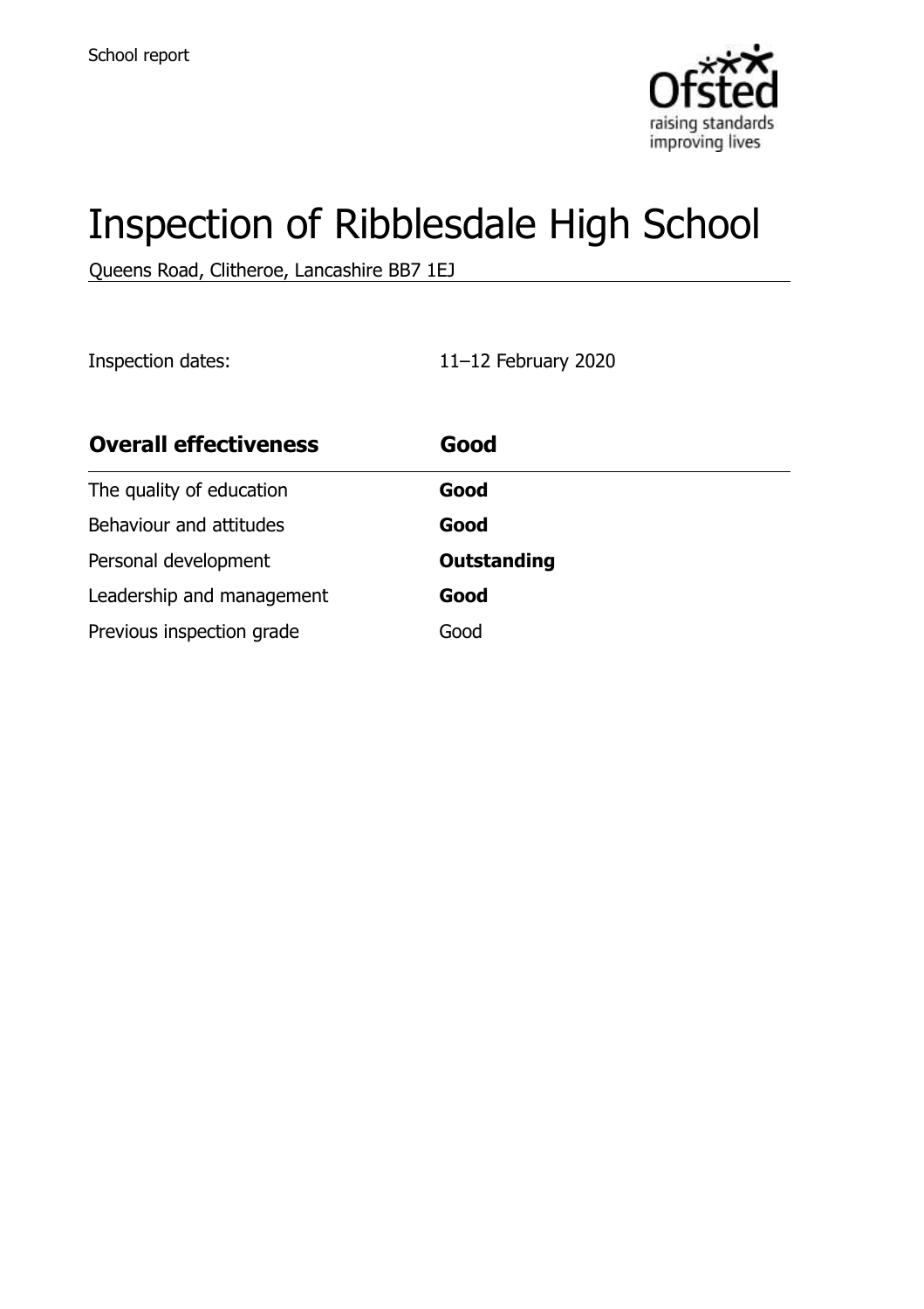

# **What is it like to attend this school?**

Ribblesdale High School is a happy and harmonious place to learn. Pupils behave very well. They are considerate of each other and get along with their teachers.

Pupils feel safe and are exceptionally well cared for. They told us that bullying is very rare and that teachers are good at dealing with it.

Pupils benefit from an exemplary range of opportunities to enhance their personal development. All pupils take part in compulsory enrichment activities every Wednesday afternoon. Pupils opt to take part in a range of activities from making jewellery to different outdoor pursuits.

Leaders have high expectations of pupils' academic learning and their wider development. Staff have put a great deal of thought and effort into developing the curriculum. This has led to rapid improvements in pupils' learning.

Pupils develop an appreciation of what the world has to offer. They understand that we are all special and unique. Pupils gain a strong sense of right and wrong while at the school. They become independent and responsible and undertake roles such as student leaders and digital ambassadors.

Most parents and carers greatly appreciate the school's work. They particularly value the way that the pastoral team supports their children.

#### **What does the school do well and what does it need to do better?**

Over the last two years, leaders have focused on developing the quality of education in key stage 3. Teachers have thought carefully about what pupils should learn and the order in which they should learn it. Staff have planned the curriculum particularly well for pupils in Years 7 and 8. Almost all subjects provide a curriculum that is as broad and ambitious as the national curriculum.

Teachers develop pupils' knowledge and understanding systematically. For example, teachers skilfully grow pupils' vocabulary alongside their knowledge of grammar in French and Spanish. Teachers assess what pupils have learned well, often making good use of technology to do so. This enables them to adapt the curriculum to meet pupils' needs.

The curriculum builds pupils' cultural capital well. For example, pupils read a range of great works of literature in English. In art, pupils learn about important artists and artistic movements, such as cubism. Despite this, the music curriculum is not as ambitious. It does not teach pupils enough about great composers and the evolution of different genres.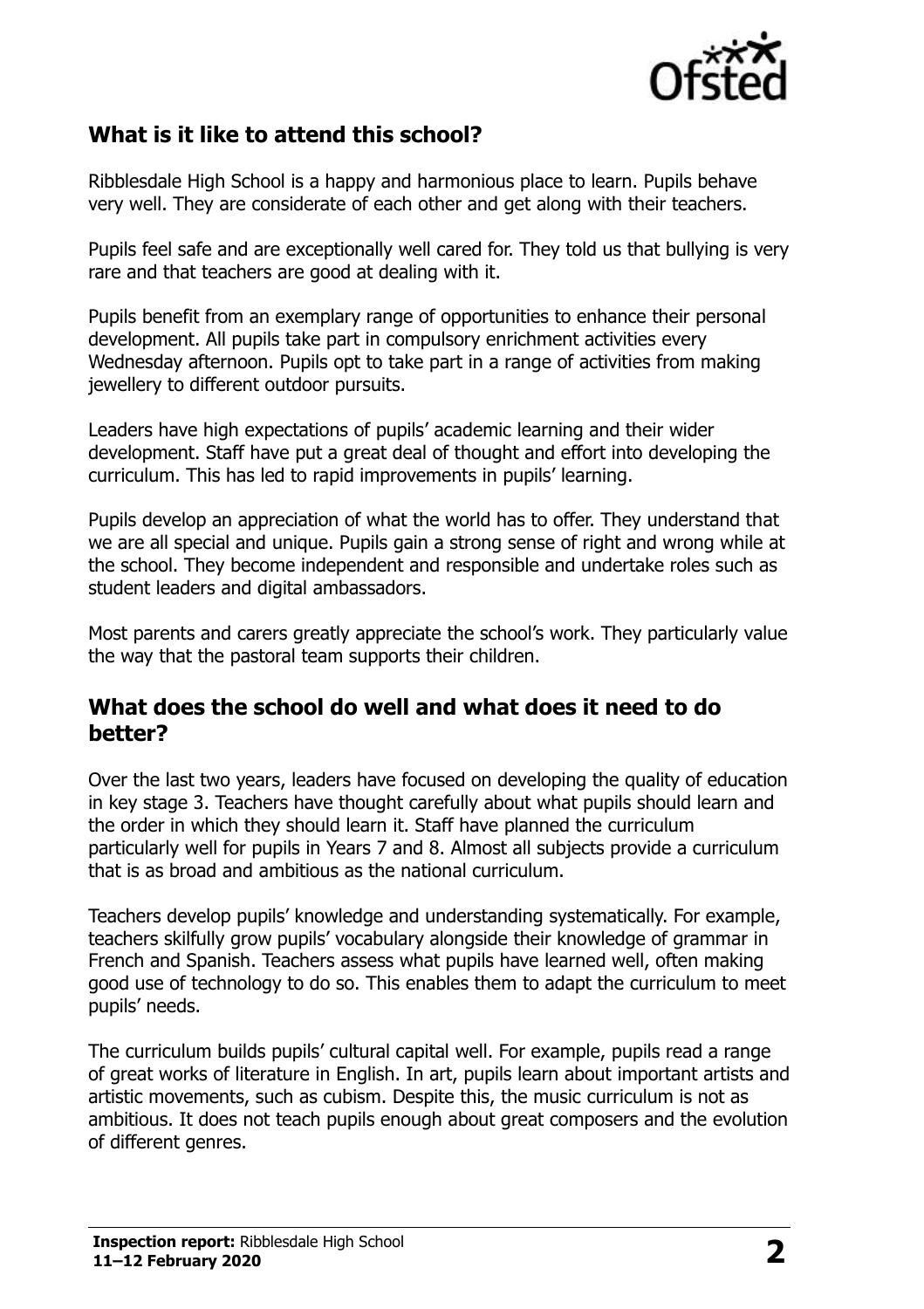

Pupils' learning has improved significantly. Pupils who left Year 11 last year performed well in GCSE examinations in almost all subjects. Their progress was like that of all pupils nationally. However, their attainment was above the national average in many subjects, including English and history. The attainment and progress of disadvantaged pupils has improved. This is because staff have higher expectations of what these pupils should achieve.

Despite this, leaders have not always taken decisions that align with the ambition that they have for all pupils' learning. The proportion of pupils entered for the English Baccalaureate (EBacc) has been below the national average. They have entered pupils for examinations in religious education (RE) and English literature in Year 10.

Pupils behave well and attend regularly. They show commitment to their studies and are keen to do their best. Pupils with special educational needs and/or disabilities typically have their needs met well. As a result, the behaviour, attendance and progress of this group have improved.

Leaders are passionate about pupils' personal development. They aim for pupils to become confident and principled adults who can thrive within a rapidly changing world. Pupils take part in an extensive range of activities to enhance their wider development. They are taught how to look after their own health and that of the planet.

Leaders have created a culture in which staff are valued. Staff feel that leaders are considerate of their well-being. Leaders assess the likely impact of their actions on staff workload. Where possible, they make use of technology to ensure that staff enjoy a positive work-life balance.

# **Safeguarding**

The arrangements for safeguarding are effective. Leaders complete all necessary checks on new staff. They provide staff with a range of opportunities to learn about different risks. Staff are vigilant to signs that a pupil may be at risk from harm. They understand the dangers that are more prevalent in the local area.

Pupils develop knowledge of different risks, such as those related to knife crime and the internet. Leaders work well with a range of external agencies to keep pupils safe. They have effective systems in place to ensure the safety of pupils in alternative provision.

# **What does the school need to do to improve?**

# **(Information for the school and appropriate authority)**

■ Pupils learn well across the curriculum. Pupils who left the school in 2019 attained better than the national average in many subjects. Pupils made particularly impressive progress in modern foreign languages. Despite this, the proportion of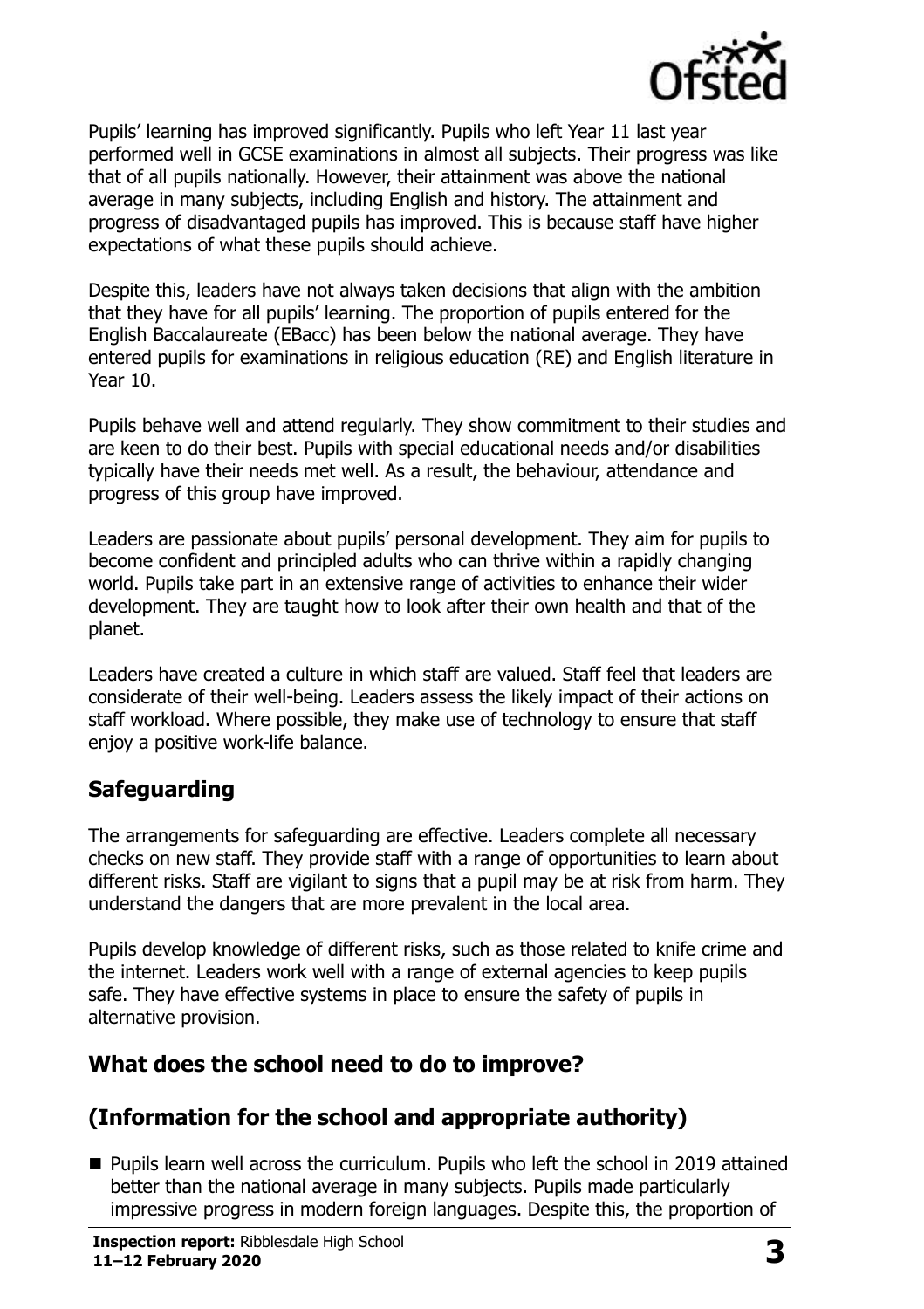

pupils entered for the EBacc has been below the national average in recent years. This is because a low proportion of pupils have studied for a GCSE in a modern foreign language. Leaders should therefore ensure that the proportion of pupils entered for the Ebacc increases to reflect the ambition that leaders have of pupils' learning.

- Leaders have taken several pragmatic decisions to improve outcomes. For example, they have entered all pupils for GCSE examinations in RE and English literature in Year 10. Pupils' attainment in these subjects has been similar to previous cohorts who have sat these examinations at the end of Year 11. Leaders should re-evaluate these decisions now that pupils are benefiting from a more ambitious and well-planned curriculum in key stage 3.
- Leaders have nearly completed their re-design of the key stage 3 curriculum. The curriculum is now ambitious and carefully planned in almost all subjects for pupils in Years 7 and 8. Most subjects offer pupils a curriculum that is as broad as the national curriculum. Leaders should ensure that the curriculum for pupils in Year 9 is planned as thoughtfully as it is for younger pupils. They should also ensure that the music curriculum in key stage 3 is the equal of the national curriculum in terms of breadth and ambition.

### **How can I feed back my views?**

You can use [Ofsted Parent View](http://parentview.ofsted.gov.uk/) to give Ofsted your opinion on your child's school, or to find out what other parents and carers think. We use Ofsted Parent View information when deciding which schools to inspect, when to inspect them and as part of their inspection.

The Department for Education has further quidance on how to complain about a school.

If you are the school and you are not happy with the inspection or the report, you can [complain to Ofsted.](http://www.gov.uk/complain-ofsted-report)

#### **Further information**

You can search for [published performance information](http://www.compare-school-performance.service.gov.uk/) about the school.

In the report, '[disadvantaged pupils](http://www.gov.uk/guidance/pupil-premium-information-for-schools-and-alternative-provision-settings)' refers to those pupils who attract government pupil premium funding: pupils claiming free school meals at any point in the last six years and pupils in care or who left care through adoption or another formal route.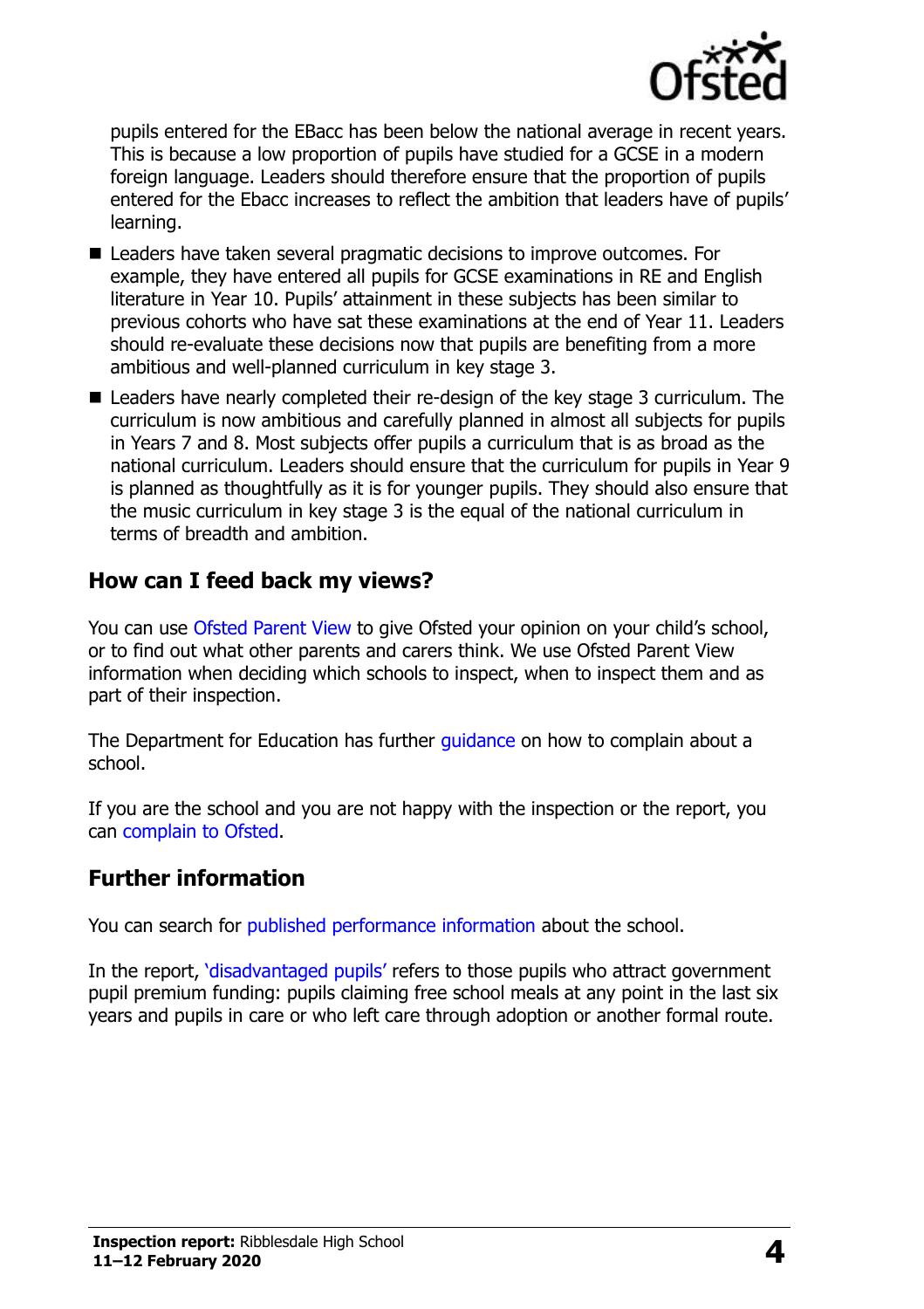

# **School details**

| Unique reference number             | 119716                  |
|-------------------------------------|-------------------------|
| Local authority                     | Lancashire              |
| <b>Inspection number</b>            | 10122002                |
| <b>Type of school</b>               | Secondary comprehensive |
| <b>School category</b>              | Community               |
| Age range of pupils                 | 11 to 16                |
| <b>Gender of pupils</b>             | Mixed                   |
| Number of pupils on the school roll | 1292                    |
| <b>Appropriate authority</b>        | The governing body      |
| <b>Chair of governing body</b>      | Jenny Woodward          |
| <b>Headteacher</b>                  | <b>Stephen Cox</b>      |
| Website                             | www.ribblesdale.org     |
| Date of previous inspection         | 10 January 2019         |

# **Information about this school**

■ The school uses the following alternative providers for the full-time education of a small number of pupils: The Heights Free School, Oswaldtwistle School and Coal Clough Academy.

# **Information about this inspection**

We carried out this inspection under section 5 of the Education Act 2005.

- During the inspection, we spoke formally with pupils about their work and school life. We also spoke to pupils during lessons and around the school site. Meetings were held with senior leaders, middle leaders, governors and teachers, including those who are new to the profession. We also spoke with a representative from the local authority.
- We reviewed documentation, which included leaders' evaluation of the school's strengths and areas for improvement.
- We considered the views expressed by parents in the 537 responses to Ofsted's survey, Parent View, as well as the 103 comments received via the text-facility. We also considered a number of letters sent by parents. We considered the 108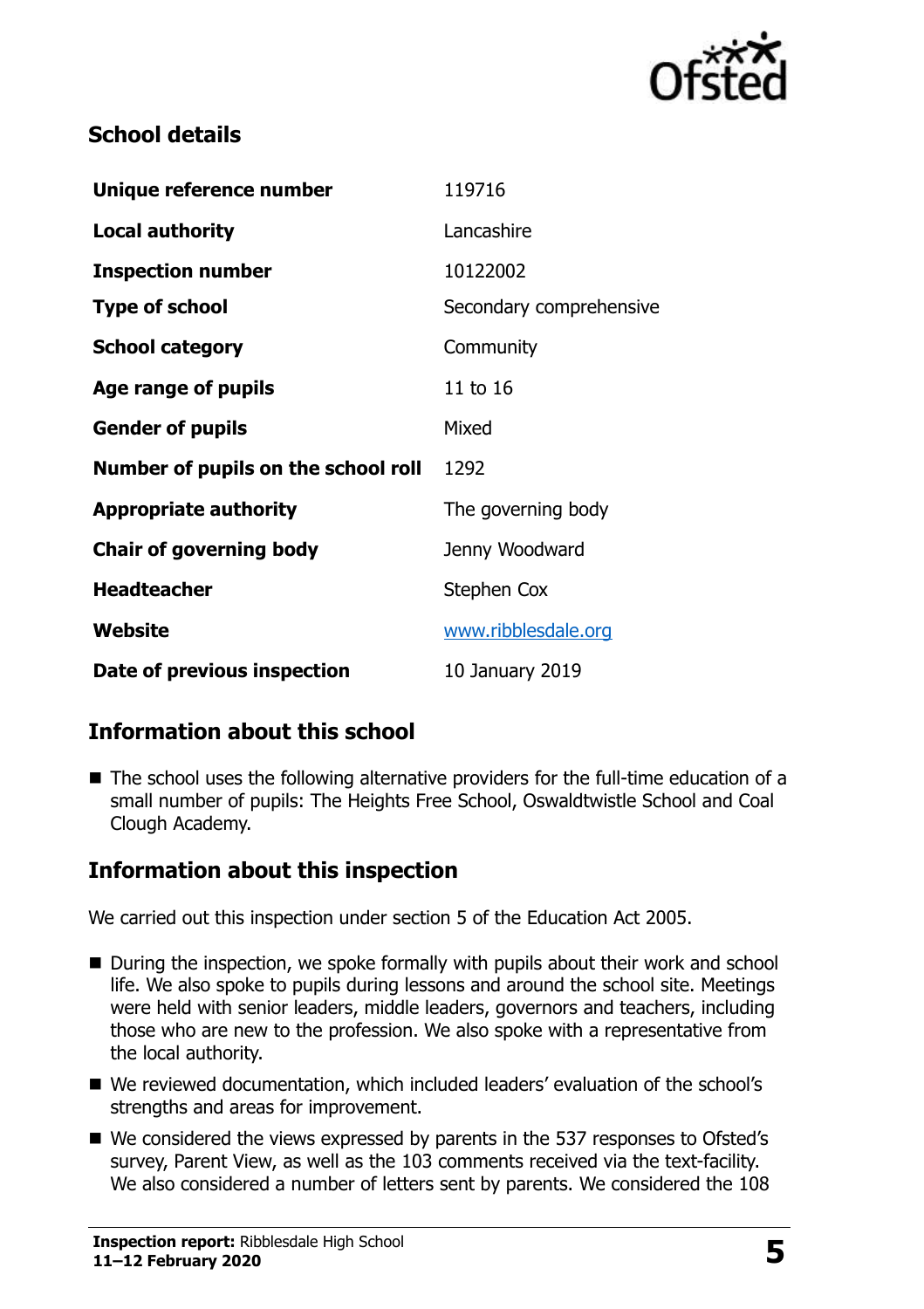

responses to the questionnaire for pupils and the 70 responses to the staff questionnaire.

- The inspection focused deeply on mathematics, English, modern foreign languages, history, music and performing arts. In these subjects, we met with subject leaders, visited lessons, spoke with pupils, met with teaching staff and looked at pupils' work. We looked at other subjects, such as geography, art, technology and science, in less depth.
- We reviewed a range of documentation about safeguarding, including the school's record of checks undertaken on newly appointed staff.

#### **Inspection team**

| Will Smith, lead inspector | Her Majesty's Inspector |
|----------------------------|-------------------------|
| Anne Murphy                | Ofsted Inspector        |
| Paul Buckland              | Ofsted Inspector        |
| Colin Bell                 | Ofsted Inspector        |
| Philip Wood                | Ofsted Inspector        |